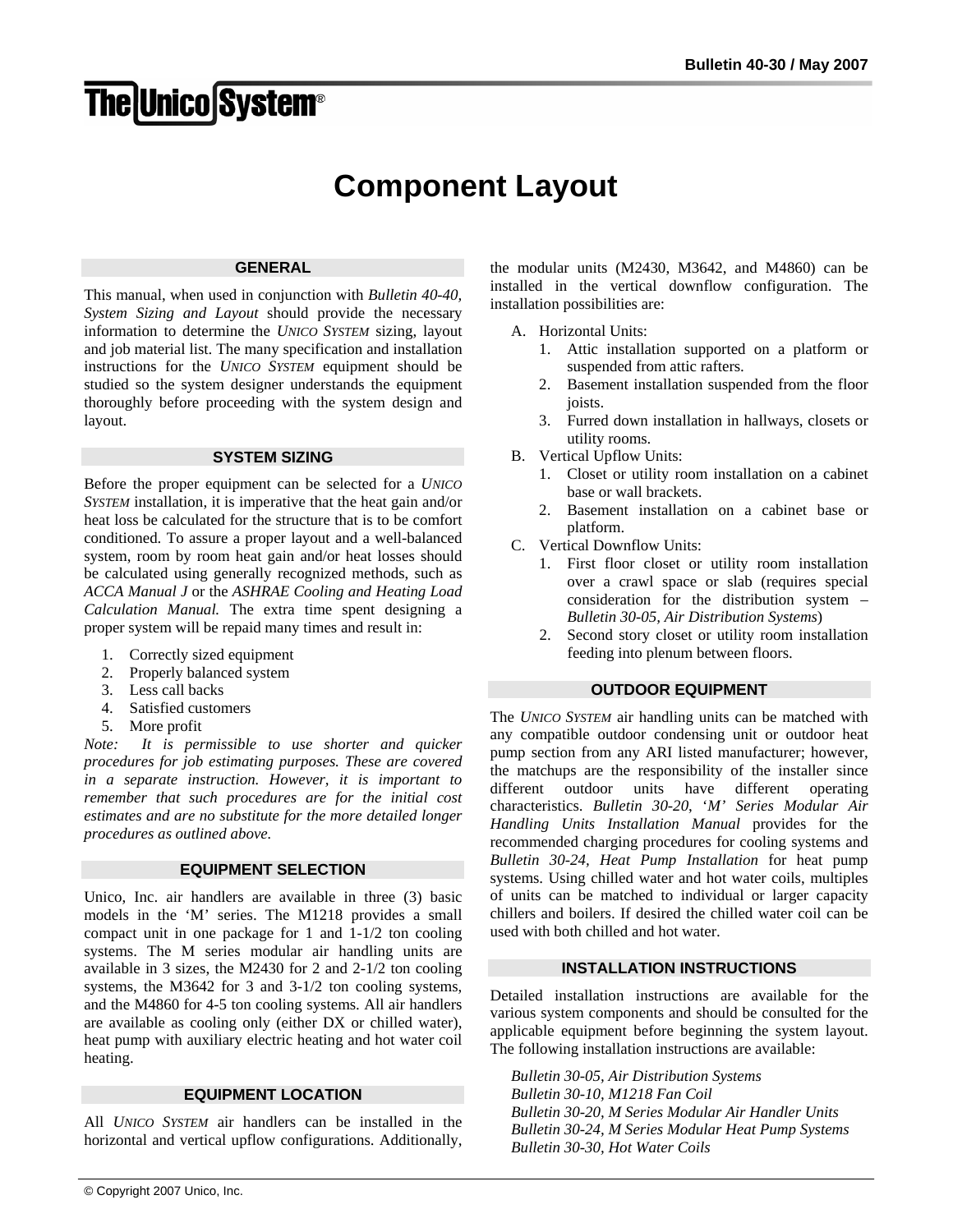*Bulletin 30-34, Electric Duct Heaters* 

Except for *Bulletin 30-05*, a copy of each instruction is shipped with each piece of equipment. For air distribution system components there are many individual specifications which include installation instructions. Check for the instruction upon unpacking the equipment.

# **DISTRIBUTION SYSTEM AND ACCESSORIES**

The key distribution system components are depicted on *Bulletin 20-15, System Component Specifications.* The many accessory items shown on this specification sheet facilitate installation in a variety of situations.

Any system installed where water leakage from condensate or a hot water coil **MUST HAVE A SECONDARY DRAIN PAN** installed. These are available as UPC-94 for the M1218, UPC-20B and –20C for the M2430 models when 2 or 3 modules are used and UPC-24B or –24C for the M3642 models for 2 or 3 modules or for the M4860 for 2 modules. The UPC-24D is used for the M4860 for 3 modules.

Where a vertical installation is planned the Vertical Conversion Kits, UPC-63A for the M2430 and UPC-64A for the M3642 and M4860, are required. The M1218 is a multi-purpose unit and does not require any kits or modifications for vertical upflow applications.

# **RETURN AIR COMPONENTS**

Unico, Inc. provides components for a complete return air system, including filters, which are particularly useful for attic type installations where one central ceiling return can be used. Different components are required for each size of air handler, which are detailed in Table 1.

| <b>Models</b> | <b>Return Grille</b> | <b>Return Air Duct</b> | <b>Return Cap</b>               |
|---------------|----------------------|------------------------|---------------------------------|
| 1218          | UPC-01-1218          | UPC-04-1218            | UPC-104-1218                    |
| 2430          | UPC-01-2430          | UPC-04-2430            | UPC-59B-2430<br>(UPC-104-2430)* |
| 3642          | UPC-01-3642          | UPC-04-3642            | UPC-59B-3642<br>(UPC-104-3642)* |
| 4860          | UPC-01-4860          | UPC-04-4860            | UPC-59B-4860<br>(UPC-104-4860)* |

**Table 1. Return Air Box Components** 

\*used to connect directly to the heating module

The return air duct, UPC-04-1218/2430/3642/4860, has a sound attenuating core; flexible duct with a solid plastic lining which should not be used as it will be noisy.

The standard return air components can be adapted to other than ceiling installation. The filter-grille can be installed in the sidewall (see Figure 1). However, if a filter-grille can not be used in the sidewall then other grilles can be used, such as a standard wall grille, a baseboard grille or an outof-the wall baseboard grille. The filter-grille is more desirable because when other standard type grilles are used, it is then necessary to build a suitable filter box or frame at



**Figure 1. Optional Air Handler Placement**

the air handler.

For basement or crawl space applications it can be handled as follows:

- 1. Install a filter-grille low in the sidewall.
- 2. Pan the basement or crawl space joists back to the air handler.
- 3. Connect the flexible return air duct to the panning:
	- A. By using the return air filter box normally supplied and fasten it to panning.



**Figure 2. Optional Grille Placement**

B. Fabricate or obtain a sheet metal collar to which flexible return duct can be fastened and connect to the panning. See Figure 2.

When desired or necessary due to space limitations, a fabricated return duct system can be used. This would usually be done when multiple return ducts are required. Fabricated duct board or metal duct with acoustical lining may be used. The return duct including filter should be designed for a maximum static pressure drop of 0.15 IWC (37 Pa). A 90° bend or elbow should always be used for proper acoustical performance.

#### **Duct Layout**

To provide optimum system performance several important guidelines must be followed in doing the duct layout. The static pressure of the system determines the airflow for good system performance. The system operates most effectively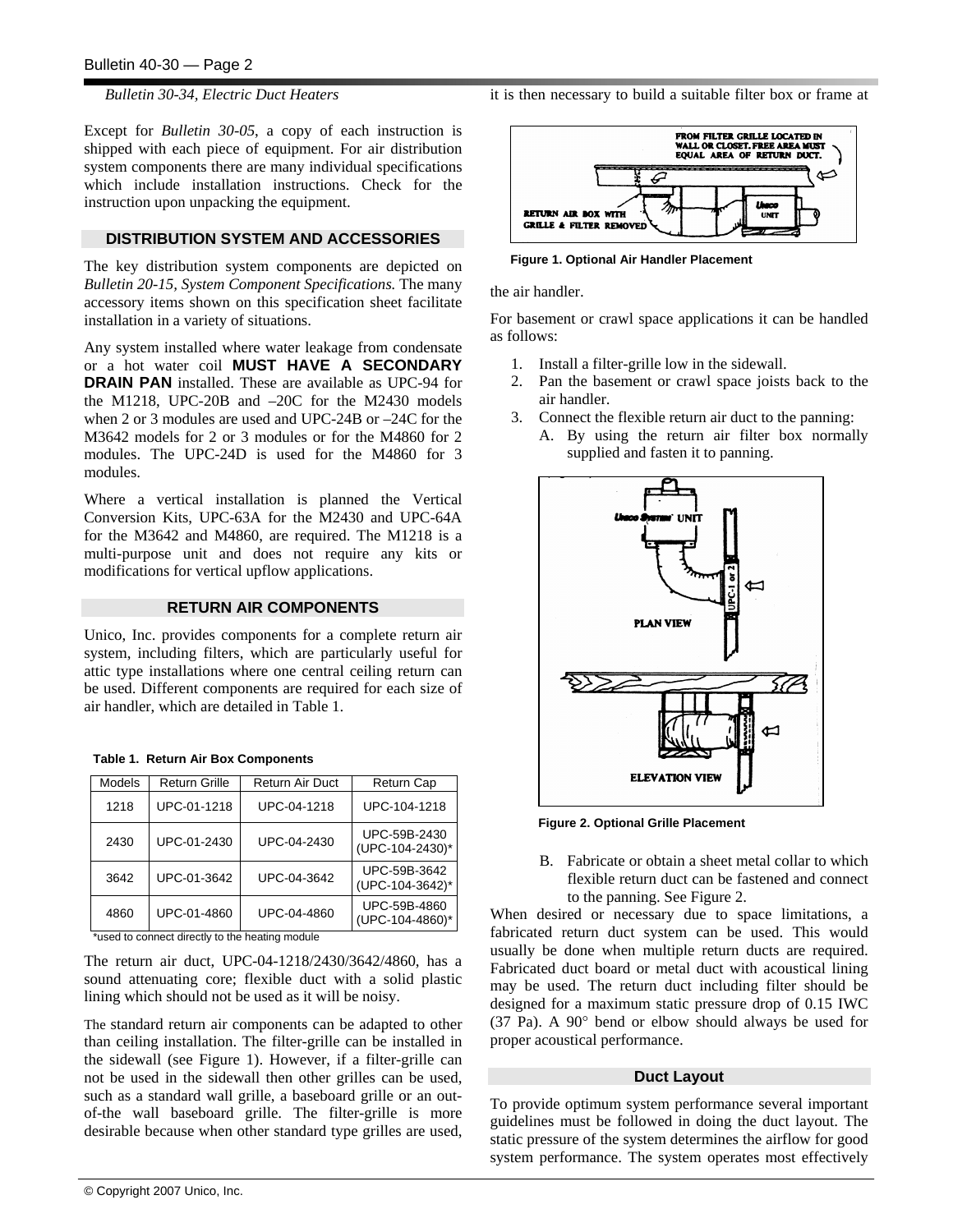in the range of 1.0 to 1.5 IWC of total static pressure reflecting both the return air system and the supply side or distribution system.

#### **Plenum Layout**

For the *Unico System* the installer has a choice of 2 different types of plenum systems: square fiberglass duct board (6- 1/2 x 6-1/2, 8-1/2 x 8-1/2, and 9-1/2 x 9-1/2-inches I.D.) and field insulated round sheet metal (7, 9 and 10-inch I.D). In certain cases with space limitations, such as dropped ceilings, it is possible to use plenum that is flatter, such as rectangular fiberglass ductboard or sheet metal. In these cases the dimensions should provide a flow area at least equal to or greater than the factory supplied plenum, e.g. 4 x 11-inch I.D. or 5 x 9-inch I.D.

The following guidelines should be followed for the plenum system:

- 1. **More Plenum, Less 2-inch run length:** The plenum has less pressure drop than the 2-inch duct runs so the plenum system should be designed to keep the 2-inch duct runs to a shorter length (12-ft. or less, if possible). This may require using more plenum and plenum fittings and consideration of layouts that are not always the most obvious.
- 2. **Minimize Restriction:** The *UNICO SYSTEM* supplied plenum fittings are designed to minimize restriction of the plenum system. They include full flow tees with turning vanes (where helpful) and full flow elbows. If locally supplied components, such as sheet metal fittings, are to be used be sure they are of full flow design.
- 3. **First Fitting—Tee:** Every effort should be made to use a tee as the first fitting off the air handler, particularly with the M4860. When an elbow is used





**Figure 3. Typical System Layouts**

it imposes a much higher-pressure drop. Suggested layouts using tees are shown in Figure 3. It is best to install the tee or elbow 48-inches from the unit although 24-inches is acceptable in tight places.

- 4. **Tee Airflow Splits:** When using a tee, split the flow as close to 50/50 as possible—no more than 60/40. Use a turning vane for the M4860; it is not necessary for the smaller models. For the M4860 unit it is preferable to us 10-inch insulated round sheet metal up to the tee, then a 10x9x9-inch tee (Unico Part No. UPC-19(V)-100909) providing 9 inch branch runs in both directions. In this case a 70/30 split in airflow is possible.
- 5. **Shotgun Systems:** Where a shotgun system (see Figure 3) provides a better layout for the M4860 unit, use 10-inch insulated metal or fiberglass duct for the first 40% of the airflow, then reduce to 9 inch for the remaining 60%, if desired. For smaller units, 9-inch may be run the entire length.
- 6. **Horseshoe / Perimeter Patterns:** Where horseshoe or "H" systems are used, consider closing the horseshoe or end of the "H" into a perimeter loop (see Figure 4).







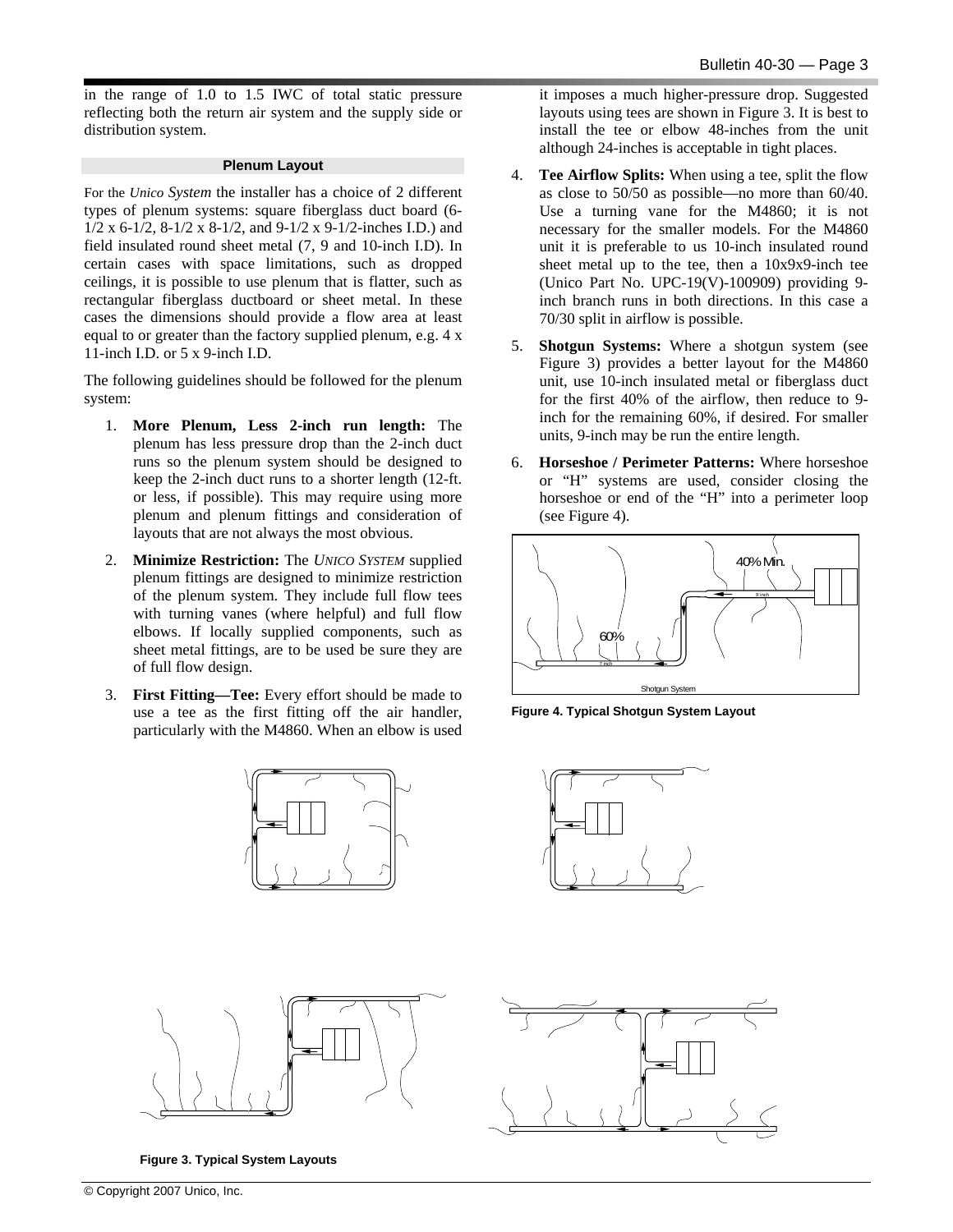

**Figure 6. Typical Side-Branch System Layout** 

- 7. **Side Branch:** For a side branch, turn the tee 90° and never use a turning vane. Take no more than 30% of the airflow from the side branch (see Figure 5).
- 8. **Minimum Distance to Fittings:** Always use a straight duct prior to any fitting such as elbow, tee, plenum takeoff, or electric heater. It is best to have 48 inches before each fitting although 24-inches is acceptable in most applications. Avoid elbows



**Figure 5. Typical Plenum Vertical Layout**

directly off units, which is the worst design possible.

- 9. **Space Takeoffs Evenly:** Maintain the distance between takeoffs as evenly as possible. Space the takeoffs at least 6-inches apart and 12-inches from the end cap.
- 10. **Plenum for Multiple Stories:** The plenum is normally in the attic or basement. In some two story or split-level home it is advantageous to go from one level to another with the plenum. Boxing in the plenum (see Figure 6) or routing it through a closet usually accomplishes this.
- 11. **Plenum in Living Area:** In some homes where attic space is not available, the plenum can be enclosed by boxing it in (see Figure 7) or running it above dropped ceilings. In areas with cathedral ceilings, this can be done along with boxing in the supply tubing next to an exposed beam. Remember that once the system is boxed in it is difficult to gain access for changes so it is imperative that the system be properly designed and checked out for airflow before final boxing is done.



**Figure 7. Typical Plenum Horizontal Layout** 

**REMEMBER THAT ANY TIME THE DISTRIBUTION SYSTEM CAN BE LOCATED IN THE CONDITIONED SPACE THERE IS NO DUCT LOSSES AND ENERGY WILL BE SAVED.** 

# **OUTLETS AND SUPPLY DUCT LAYOUT**

The following guidelines apply to the outlets and 2-inch duct runs:

1. **Minimize Length, Minimize Restriction:** Keep the 2-inch supply duct length as close to 12-feet as possible and never less than 6-feet. Use the fewest number of bends as possible. Maximize the radius of any bends making sure the bend in the sound attenuating tubing near the outlet is at least 6-inches



**Figure 8. Typical Supply Tubing Bend**

(see Figure 8).

2. **6 Outlets Per Ton Minimum:** Provide a minimum of 6 **full** outlets per ton of cooling (200 CFM/ton minimum). For the M4860 unit on a 5-ton system and any heat pump system use 6-1/2 full outlets per cooling ton. For hot water heating, use 40 CFM per full outlet and refer to hot water coil performance charts to get the required total. A full outlet is 10-feet of supply duct without any balancing orifices. Add more outlets for those less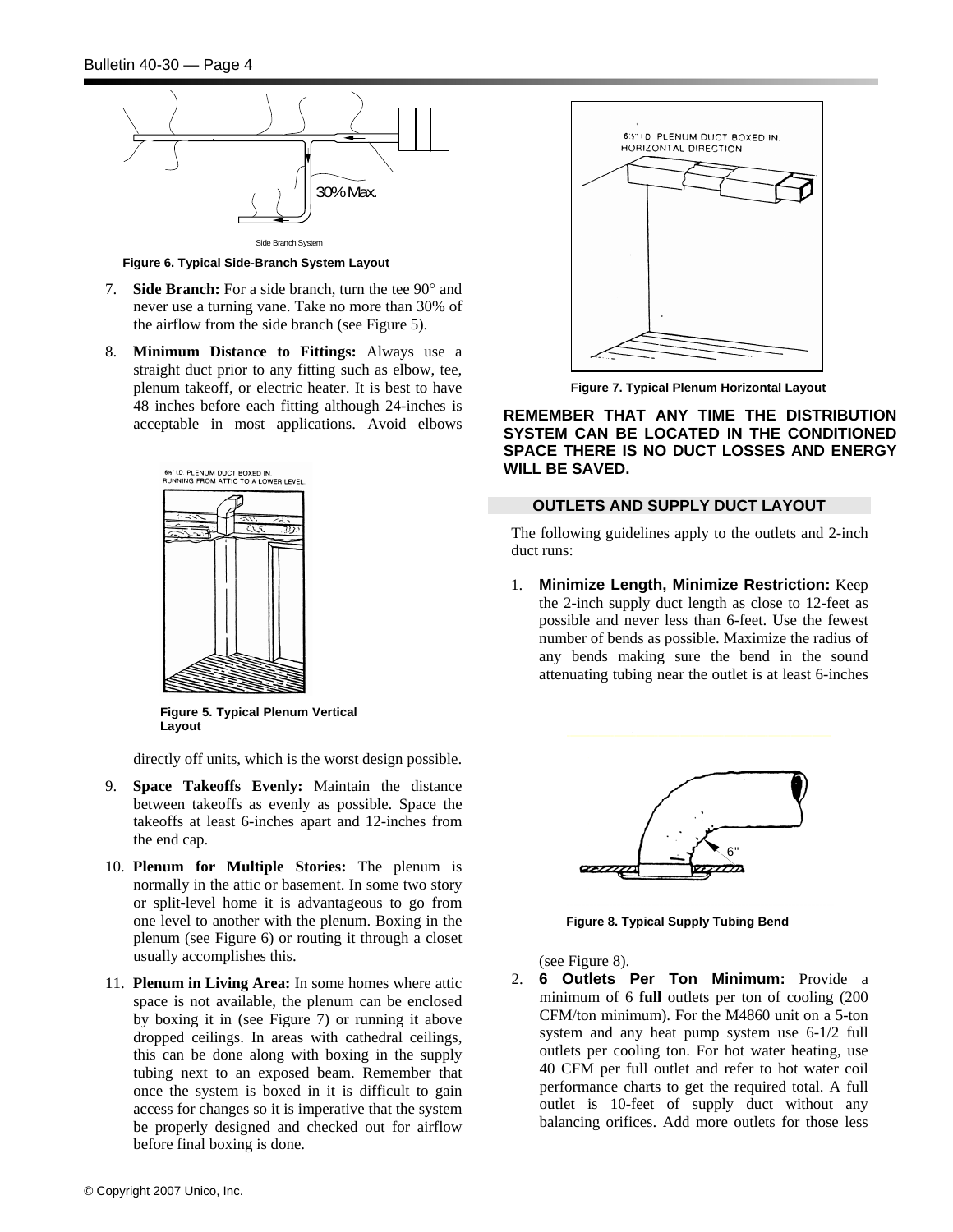than full. For example, two runs 10-feet long with 50% balancing orifices are equal to one full outlet.

- 3. **10% Rule:** For supply ducts longer than 10-feet, the air is reduced in that run by 10% for every 5-feet over 10-feet. The curves provided in *Bulletin 40-40*, *System Sizing and Layout Procedure* takes this into account when doing the detailed layout for room outlet selection.
- 4. **Consider Traffic Pattern:** Place outlets out of



**Figure 9. Typical Kitchen Soffit Layout**



**Figure 10. Typical Cabinet Layout**

traffic pattern. A corner, 5-inches from each wall, is a good location, or along walls or blowing horizontally. Two excellent spots for horizontal discharge are in the soffit above kitchen cabinets (see Figure 9) and in the top portion of closets (see Figure 10). Consider floor outlets (with screens) for units located in the basement.

- 5. **Allow for aspiration:** Locate outlets so the air stream does not impinge on any objects or people – at least 3-feet away. Use outlet deflectors and outlet balancing orifices sparingly as they disrupt the aspiration.
- 6. **No Terminators in Stud Walls: Do not** attempt to install the terminators in a standard 2 x 4-inch



**Figure 11. Incorrect Placement of Tubing**

stud wall (usually 3-1/2-inches wide) for horizontal discharge with the sound attenuating tubing in the wall with a 90° turn. This application is not acceptable because of the short radius in the tubing. The air noise would not be acceptable (see Figure 11). For stud wall applications use the slotted outlet.

7. **Proper Installation for Noise:** In planning the length of duct runs be sure to provide sufficient length that gives as generous a radius as possible in the sound attenuating tubing at the outlet. Minimum radius must be 6-inches as indicated but the greater the radius of any bend at the outlet the quieter the run will be. Be sure to include a minimum of 3-feet of sound attenuating tubing (UPC-26C) at the end of each run. For runs up to 12-feet all sound attenuating tubing may be used. For greater lengths, use the aluminum core supply tubing (UPC-25) with a 3-foot attenuator at the end.

Also, adding a few extra outlets can reduce sound levels further. The round outlet is designed for 20 to 40 cfm. The slotted outlet is designed for 20 to 35 cfm. As a general rule the more outlets, the lower the cfm per outlet and the lower the sound level will be. For applications where all the surfaces (floor, wall, and ceiling) are hard it is best to design the number of outlets to achieve approximately 30 cfm.

Also, sound is additive so that if you have a small space with lots of outlets it is best to design for 30 cfm.

Sound is subjective meaning what is acceptable for some is not for others. Therefore, when in doubt add a few extra outlets. Rest assured, though, that the noise level for any outlet within its allowable range will be quieter than most conventional duct systems, provided the outlets are properly installed.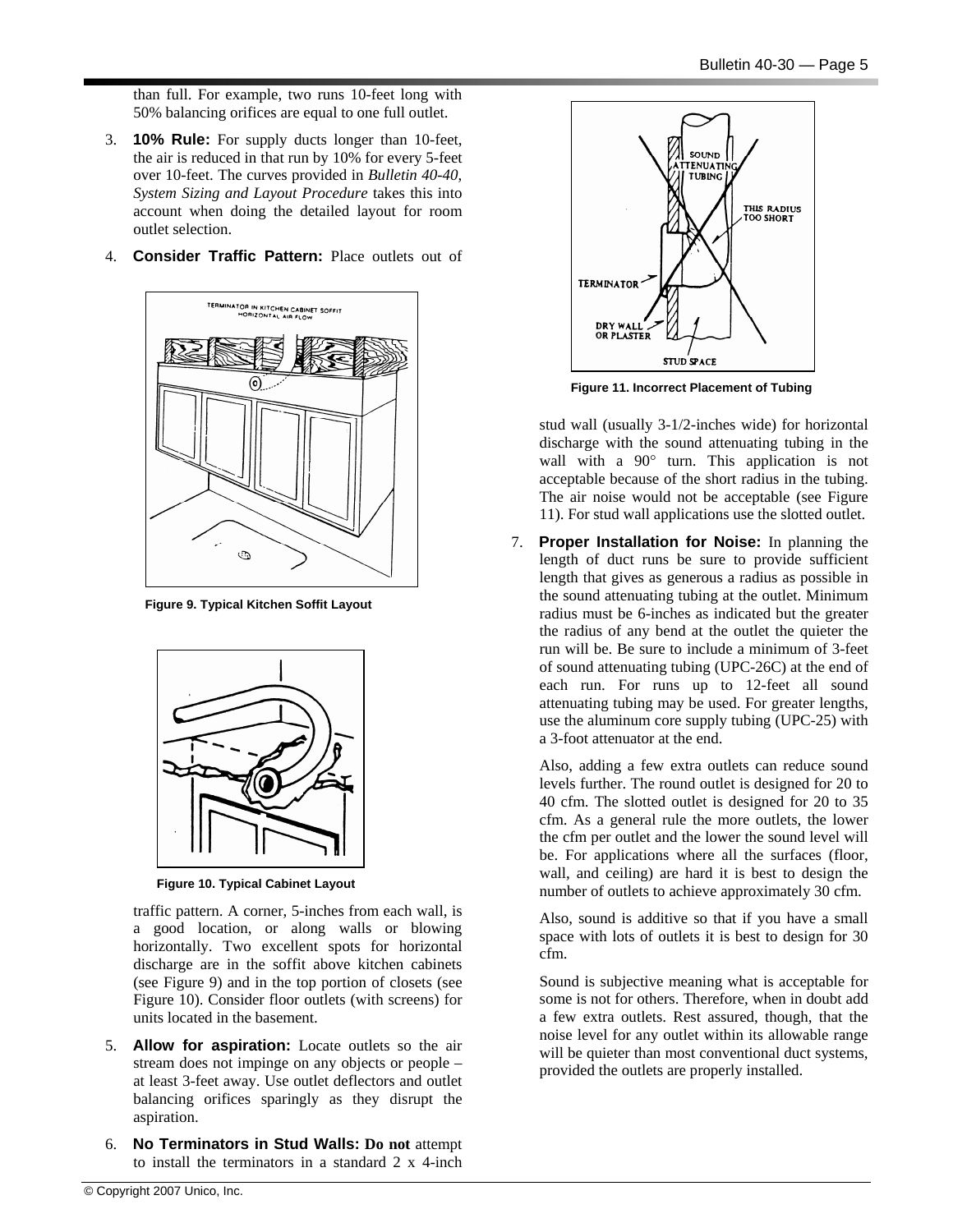#### **SINGLE STORY APPLICATION LAYOUT**

This application is normally the quickest and simplest application to make. Figure 12 is a typical layout for this type of structure.



**Figure 12. Typical System Placement and Layout**

#### **Two Story Application Layout**

The two-story residence is usually handled in one of two manners:

1. One *UNICO SYSTEM* in the attic with supply tubing run in the attic to ceiling outlets for the second



**Figure 14. Two-Story Home with One Unico System**

story. The first floor tubing is run from the plenum in the attic down through the second story to ceiling outlets on the first floor (see Figure 13).

The supply tubing is small enough to go in stud spaces but this is often difficult in older homes because of hidden obstructions in the walls. It is



**Figure 15. Placement of Supply tubing**

usually easier to run the supply tubing from the attic down through second story closets to first story termination (see Figure 14).

Another common practice is to run supply tubing from the attic down into corners of the second story rooms to first story outlets. Supply tubing in the corners of the second story rooms



**Figure 13. Placement of Supply Tubing between Floors**

can then be boxed in and are hardly noticeable since the overall diameter of tubing is only 3- 1/2-inches (see Figure 15).